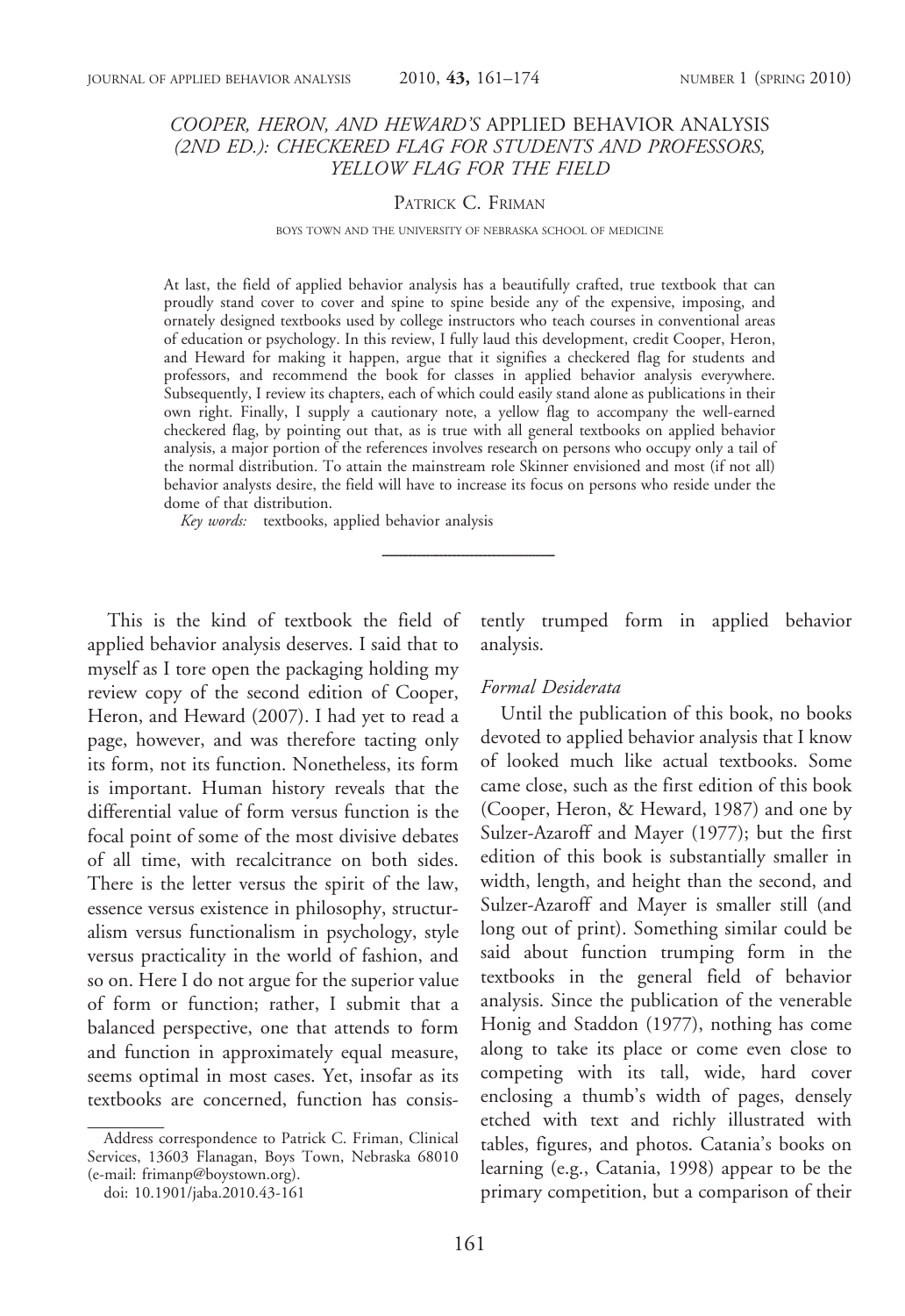dimensions with those of Honig and Staddon underscores my observation that it has no textbookish peer or formally similar substitute in any of the domains of behavior analysis: basic, applied, or conceptual.

There are undoubtedly many advantages that accompany the diminutive form and predominately paper-based construction of most books that convey the science of applied behavior analysis, most notably cost. Diminished size and paper-based binding usually exert reductive influences on pricing. But there may be a nonmonetary price to be paid in terms of the extent to which the importance and influence of a field is symbolized by the form of its seminal texts. Two of the most important and influential fields of human endeavor in recorded history are the Jewish and Christian religions. Their seminal texts have been the object of enormous creative energy over centuries gone by, and among their various versions are some of the most ornate and creatively rendered books of all time.

On a less grand scale, there are textbooks for college courses on subjects such as abnormal psychology, a class I taught in my days as a university professor. In the weeks preceding each class, instructor copies of multiple editions of abnormal psychology textbooks, each elaborately crafted and in forms approaching coffee table book size, would begin to appear as courtesy offerings from publishers who hoped I would select theirs for my class. My bookshelves would veritably groan under their weight. Among the many impressions I had about these books and their relevance to applied behavior analysis, I remember five very distinctly.

The first was that much of the information contained between their covers was sourced by a rather arbitrary method of doing science. For example, if the .05  $p$  value, arbitrarily selected as a cutoff for statistical significance, were reduced to say .02, almost all of the research supplying the empirical predicates for the information would be wiped out. The second was that much, maybe even most, of the information also had a ''sell by'' date beyond which it would comprise historical curiosities rather than present-day facts. The publication day of the next edition of the Diagnostic and Statistical Manual of Mental Disorders (DSM; cf. American Psychiatric Association, 1994) would be that date. With each edition of the DSM, classifications from previous versions have been discarded for new or upgraded classifications, thus rendering textbooks that rely heavily on the classifications in earlier versions out of date. The third was that I did not have either the first or second impression of books about applied behavior analysis. Very little of the information they supplied was arbitrary; virtually all of it was derived from direct observation and experimental analysis, not correspondence with social conventions (e.g., classifications of mental disorder), and thus it was likely to have a much longer shelf life. The fourth was more like the pained yawp of an adolescent than the wellinformed impression of a university professor. I recall it as something like ''Man oh man, why can't applied behavior analysts have textbooks that look and feel like the ones used in other courses such as abnormal psychology?'' The fifth was that the answer to the fourth probably involved market forces.

# The Checkered Flag

Regarding that fifth impression, abnormal psychology is a universally popular course with undergraduates at universities across the country, and publishing companies know that having their textbook adopted produces large revenue streams. To increase the chances of that happening, each company invests considerable creative effort and material resources in the design (i.e., form) of their books. Those that are most popular (e.g., Barlow & Durand, 2008) are big and beautiful with lots of snazzy color photographs, cartoons, inserts, and user-friendly teaching materials such as CDs. Publishing companies do not invest in these features on a hope and a prayer. They do market analyses,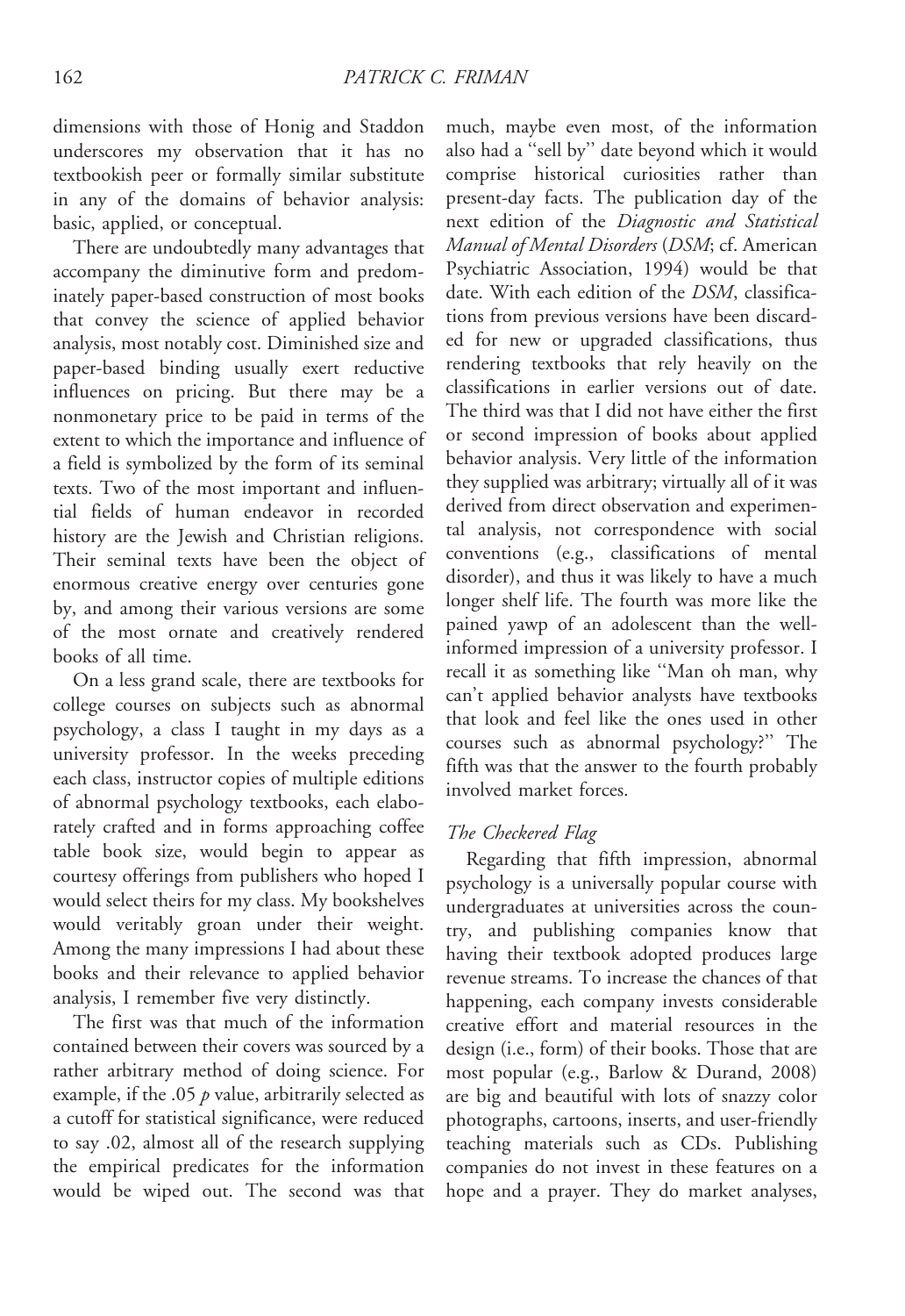and if a large market is revealed, they create and supply a product for that market. The large number and elaborate forms of abnormal psychology textbooks are pretty clear evidence that publishing companies view abnormal psychology as a sizable, potentially lucrative market. The small number and minimalist forms of applied behavior-analytic textbooks could be construed as evidence that publishing companies do not view applied behavior analysis in quite the same way. True, they do see a market, as indicated by the increasing number of relevant books (e.g., Alberto & Troutman, 2008; Chance, 2008; Malott, 2007; Martin & Pear, 2006; Miltenberger, 2007). But these are trade-type paperback books. None are big, bold, hard bound, heavy textbooks like those provided for courses such as abnormal psychology; at least none till now. With the second edition of Applied Behavior Analysis, I assert that the field has arrived as a major market for publishing companies. Thus, just on the basis of its form, this book signals a victory, a checkered flag, so to speak, for students who study applied behavior analysis and the professors who teach it to them. But what about the book's functions?

### Function Junction

As almost anyone reading this review knows, function has a strong relation with ''why'' type questions. Why did the famous fugitive Willie Sutton rob banks? ''Because that's where they kept the money,'' Willie replied when asked, indicating that the function of his robbing was to get that money. Why did Pearson invest so heavily in this book, we might ask? For my money, a big part of the answer is on the inside front and back covers of the book. There the reader will find the Behavior Analyst Certification Board (BACB), Board-Certified Behavior Analyst (BCBA), and Board-Certified Associate Behavior Analyst (BCABA) Task List (3rd ed.). This task list, and its prominent location within the book, represent important developments within the field.

One important development is the expanding role of the BACB itself, which is indicative of the extent to which applied behavior analysis has matured as a profession. One of the hallmarks of a mature profession involves credentialing, and the BACB is a (the) credentialing agency for behavior analysis. Its existence and expanding role are evidence of the applied value of the current body of knowledge in behavior analysis. The amount of that knowledge is now large enough to allow practitioners to operate independently as applied behavior analysts and to receive remuneration for their efforts; not just from their clients, but increasingly from third party payers who represent those clients in their time of need. In other words, behavior analysts are now joining the ranks of other professions who similarly serve clients on a fee-for-service basis and are credentialed by sponsoring agencies and recognized as suitably credentialed by state boards (e.g., clinical psychologists, social workers, and drug and alcohol counselors). The BACB is the sponsoring agency, and its roots extend back to the credentialing movement that achieved considerable success in the state of Florida years ago (e.g., Shook, 2005).

Another development is a rapidly growing market for the services that credentialed providers supply. The Lucy character in Charles Schulz's cartoon creation called Peanuts set up a psychology booth and announced via a sign that she was selling her services for five cents. Nobody came, and that was the joke. Is a similar joke being played on behavior analysts? Will newly credentialed psychologists set up shops, so to speak, and sit in them awaiting clients who never come? The answer to that question can be found in the classified sections of numerous trade magazines, on bulletin boards in human services programs, and at job fairs around the country. Quite simply, the market for applied behavior-analytic services appears to be considerably larger than the number of certified professionals to supply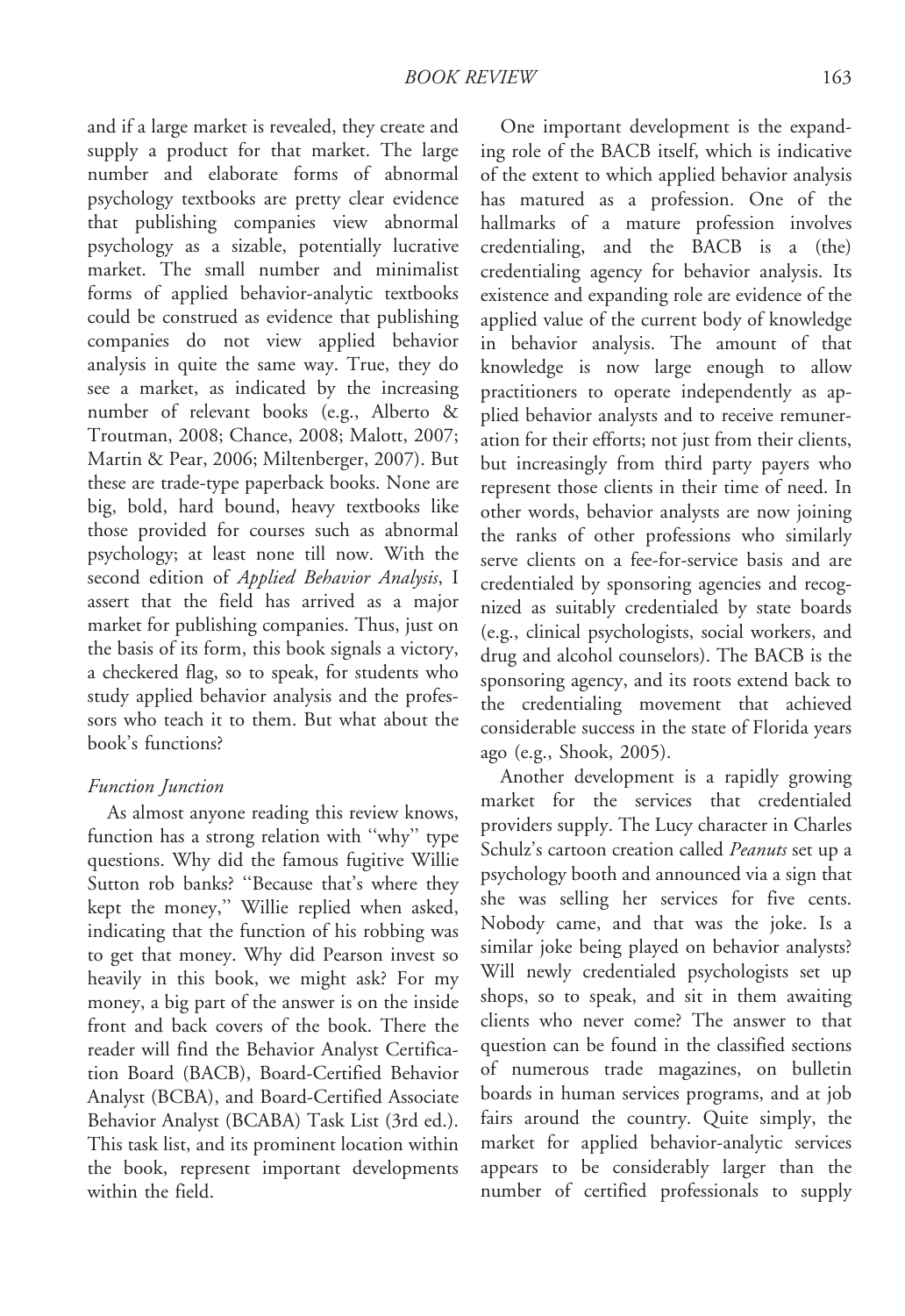them. In an attempt to lure behavior analysts, some programs are offering large salaries. For example, last year an ad on the bulletin board outside my office solicited behavior analysts for a residential program for individuals with developmental disabilities. The starting salary for bachelor-level candidates was larger than the average starting salaries for assistant professors at major universities and clinical psychologists entering into established practices. To address this gap between the existing market and available providers, universities across the country are inaugurating behavior-analytic programs and coursework sequences that meet the major requirements needed to obtain a credential from the BACB.

What is the market for these services? As reflected by the solicitation for behavior analysts in the residential setting mentioned above, the market primarily appears to involve services needed for individuals with developmental disabilities, especially children afflicted with autism. Although this market for behavioranalytic services represents something of a "silver cloud" for behavior analysts, it mostly involves one population, and a small one at that, which may represent something of a ''dark lining.'' I will say more about this point in the Yellow Flag for the Field section below. This cautionary note notwithstanding, these are indeed halcyon days for applied behavior analysis; the field is flourishing. Memberships in its professional organization, attendance at that organization's annual conference, submissions to its flagship journal, publications by that journal, other journals that publish relevant content, and graduate programs that specialize in relevant content are all expanding.

This brings me back to Pearson and why they invested in a genuine textbook focused on applied behavior analysis. I speculate that they merely behaved consistent with a time-honored maxim for success in business: ''Find a need and fill it.'' This, in turn, brings me back to the list and the BACB. The book is organized specifically for professors who hope to prepare their students for credentialing as behavior analysts and for students who hope to be so credentialed. Unfortunately for authors of other books that have been used in applied behavioranalytic courses, this book may herald a bit of bad news; specifically, it produces something close to ''one-stop shopping'' for students and professors. Although some supplementary materials will be needed, as the authors themselves acknowledge, the book provides as complete a description of the technical details of applied behavior analysis as one is likely to find in any other single source. I truly wish it had been available when I was in graduate school.

Even more attractive to professors who hope to successfully prepare their students for certification, the authors, aided by cooperative consultation with senior BACB board members, coordinated the content of the book with tasks that the BACB has deemed necessary for functioning as a behavior analyst. Whether the third edition of the BACB Task List optimally represents the information that students need to know to qualify as behavior analysts is potentially subject to debate. To establish their position in the debate, were it to take place, readers should consult publications on the process that produced the list (e.g., Moore & Shook, 2001; Shook, Johnston, & Mellichamp, 2004; Shook, Rosales, & Glenn, 2002) as well as the list itself at the BACB Web site, www. BACB.com. Personally, I am satisfied with the depth and breadth of the list. Although there is always ''more west to go'' in the process of mastering behavior-analytic principles, if a student who could discuss and perform behavior consistent with every item on the list competently could not qualify as a certified applied behavior analyst (providing they possessed necessary coursework, supervised practica, and college degrees), I do not know who could. The outcome of the consultation with the BACB is a book with well-organized tasklist relevant content, the mastery of which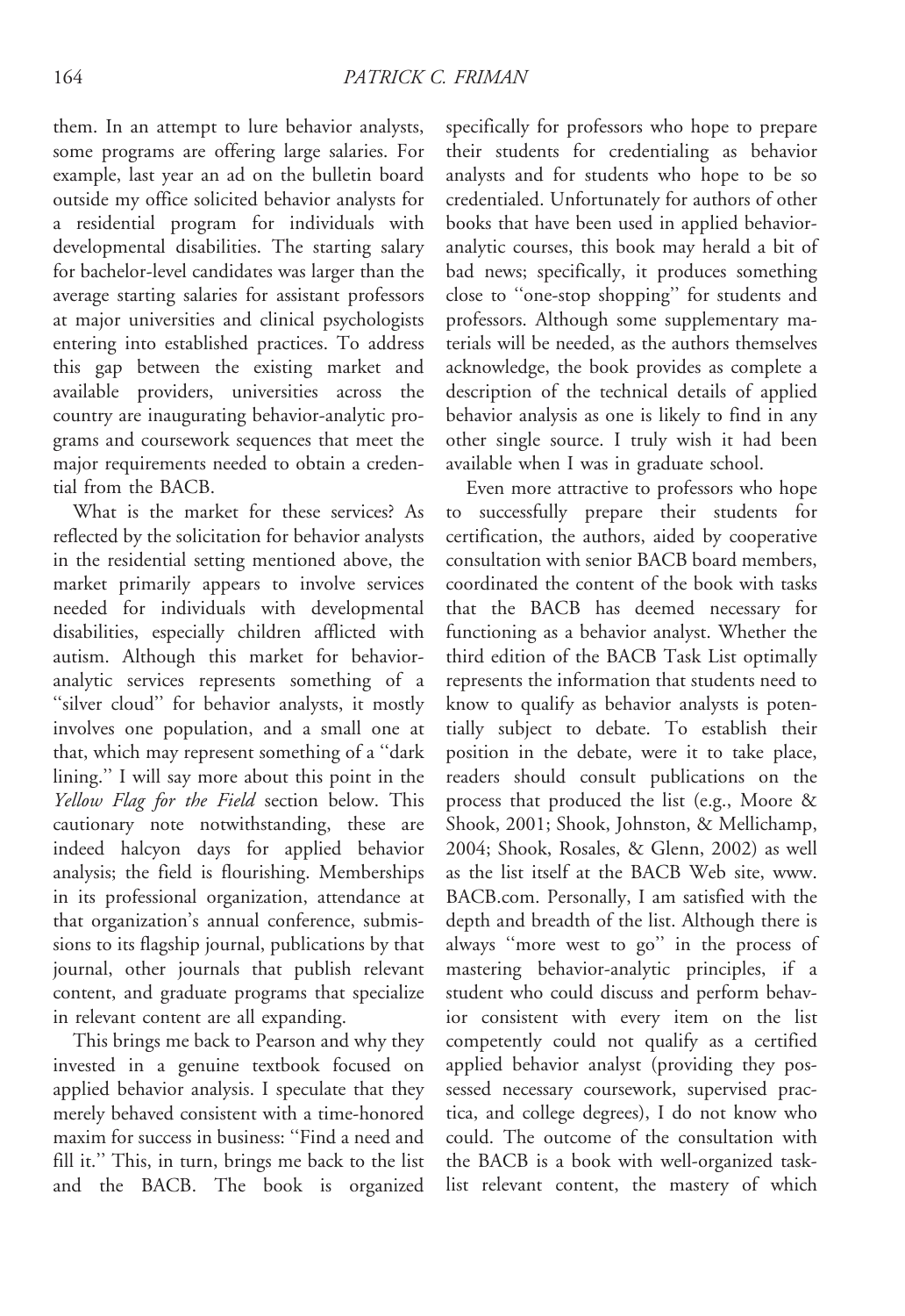would surely aid students in their pursuit of a passing score on the BACB examinations. Nonetheless, the authors dutifully warn readers that the examinations themselves require knowledge beyond what can be found in this or any introductory textbook.

Meanwhile, back to benefits for professors and students, each chapter begins with a description of the task-list items that are covered within. There is considerable overlap of coverage of these items across chapters, which is a virtue, given the complexity and conceptual depth and breadth of behavior-analytic principles and practices. There is also an appendix that includes a user-friendly guide leading readers to places in the book where information on each task-list item can be found. One cannot help but wonder whether the initial pitch the authors made to Pearson included informing that publisher of the large and growing influence of the BACB, number of students seeking to become certified, and number of university-based classrooms and curricula designed to serve those students and then showing how a book specifically constructed to assist the certification process would be alluring to all involved. I myself am not board certified. Were I to pursue certification (and it seems inevitable that I will), I would spend most of my preparatory time with this book. In terms of an efficient, effective, and comprehensive certification preparatory textbook, I am aware of no superior source.

### What's New Pussycat?

Obviously the emphasis on the BACB Task List is a major departure from the original version of this book, because the BACB did not exist in 1987. Another major difference is that the original version was written entirely by Cooper, Heron, and Heward, and several chapters in the current version were authored or coauthored by others (Iwata, Michael, Neef, Peterson, Sundberg, Martinez-Diaz, Freeman, Normand). Quite obviously these adjunctive authors were not chosen at random. With

respect to the subjects of their respective chapters (discussed below) they are all well recognized as experts and, in at least two cases, arguably the most recognized experts on their respective topics on the planet (i.e., Iwata and Michael). Other major differences in the book reflect changes in the field that have occurred over the past 20 years.

For example, the new chapter on ''Improving and Assessing the Quality of Behavioral Measurement'' reflects mounting concerns with reliability and validity of measurement and the increasing number of ways behavior analysts have used to estimate them since the first edition. Increased concerns about measurement are a natural and logical progression in the science. The first two decades of applied behavior analysis were mostly focused on producing demonstrations that methods derived from the experimental analysis of behavior could be used to create socially significant behavioral changes. Some early seminal papers did not even include estimates of interobserver agreement (e.g., Azrin & Nunn, 1973; Azrin, Nunn, & Frantz, 1980; Miller, Weaver, & Semb, 1974), others did but only on a small percentage of observations (e.g., Azrin & Foxx, 1971; Risley, 1968), and many provided sufficient estimates but little information on the collection of the observations and the calculation of the estimates (e.g., Drabman, Spitalnik, & Spitalnik, 1974; O'Brien, Bugle, & Azrin, 1972; Risley). That interobserver agreement was not a fundamental concern is evident from the numerous instances of authors providing a formula for estimating observer agreement that yielded a whole number and not a percentage (e.g., dividing the number of agreements by the number of disagreements and multiplying by 100). I elect not to supply a reference because the error was so common that it would be unfair to single out one or two authors who made it (scan early issues of the Journal of Applied Behavior Analysis [JABA] for your own examples). Regarding validity, al-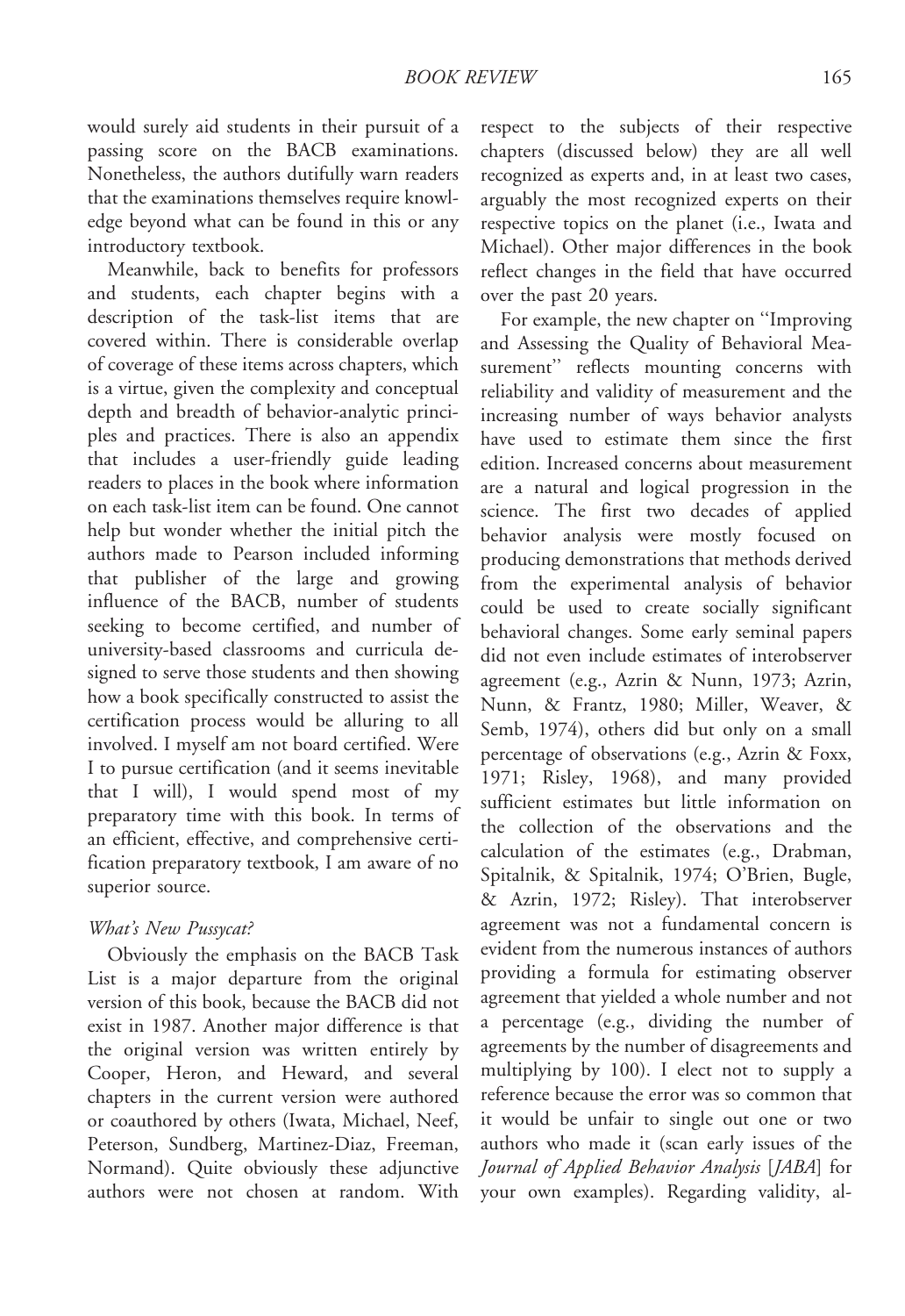though some early studies stressed its importance in measurement and employed methods to establish it (e.g., Bushell, Wrobel, & Michaelis, 1968), these are very much the exception and not the rule. As a science advances, however, so too does the sophistication of its measurement system and, in recognition of this fact, the authors include the informative chapter on the quality of measurement. The chapter is uniformly helpful, and distinctions drawn among reliability, accuracy, and validity should be particularly valuable for students.

Other significant changes from the first edition include the chapters by the authors mentioned above. The first of these is on negative reinforcement, and it is notably authored by Brian Iwata and Richard Smith. Although negative reinforcement was covered in the first edition, it was allocated only a bit more than two pages, which was a small part of large chapter on operant reinforcement. That it has its own chapter in the current version is perhaps a reflection of the authors' awareness of just how frequently the concept of negative reinforcement is misunderstood. In the lay community, it has become synonymous with punishment. For example, lay media frequently use the term when authors apparently want a softer, more technically sophisticated term for punishment (e.g., Brick, 2004; Santoli, 2008). I contacted Santoli at Barron's, and he promised to avoid the error in the future. The letters editor of the The New Yorker was not as cooperative; he argued that the term had acquired a colloquially synonymous relation with the word *punishment*. It is important to note that before students become students of behavior analysis, insofar as the technical language of behavior analysis is concerned, they are much more likely to be informed by lay sources and colloquial usages than they are by accurate, authoritative textbooks. Giving negative reinforcement a full chapter and bringing the authority of Brian Iwata and Richard Smith

to the job of writing it should do much to expand the number of persons who are technically conversant with the term.

Another major departure from the first edition is the chapter on motivating operations by Jack Michael. Although Michael's classic paper that distinguished motivating operations from discriminative stimuli appeared in the early 1980s (Michael, 1982), the concept of motivating operations did not begin to appear in the applied literature with any real frequency until the 1990s (e.g., *JABA*, Winter 2000; Vollmer & Iwata, 1991). Thus, it is not a surprise that it was only minimally covered in the first edition of this book. What a difference two decades can make. On the one hand, the index of the first book provides no primary listing of the words motivate, motivating, motivation, or motivational (it provides one sublisting under the primary listing of the term stimulus, and it distributes directly relevant content over just four pages). On the other hand, the new book not only presents motivating operations in a full chapter authored by the world's leading expert, but the index provides a primary listing for *motivation operations* with 12 sublistings, and it distributes directly relevant content throughout the book. This expanded coverage represents an extremely important advance, not only for the book but for the field in general. By incorporating the concept of motivation into its technical armamentarium, applied behavior analysis establishes an experimentally fortified encampment in the conceptual territory formerly dominated by mainstream approaches to behavior such as clinical or social psychology, fields whose encampments are mostly fortified merely by correlational analyses of hypothetical concepts.

Another advance also involves a departure from the first edition. Specifically, this version includes an extensive chapter on functional assessment authored by Nancy Neef and Stephanie Peterson. Rather slow in gathering momentum (it was being recommended de-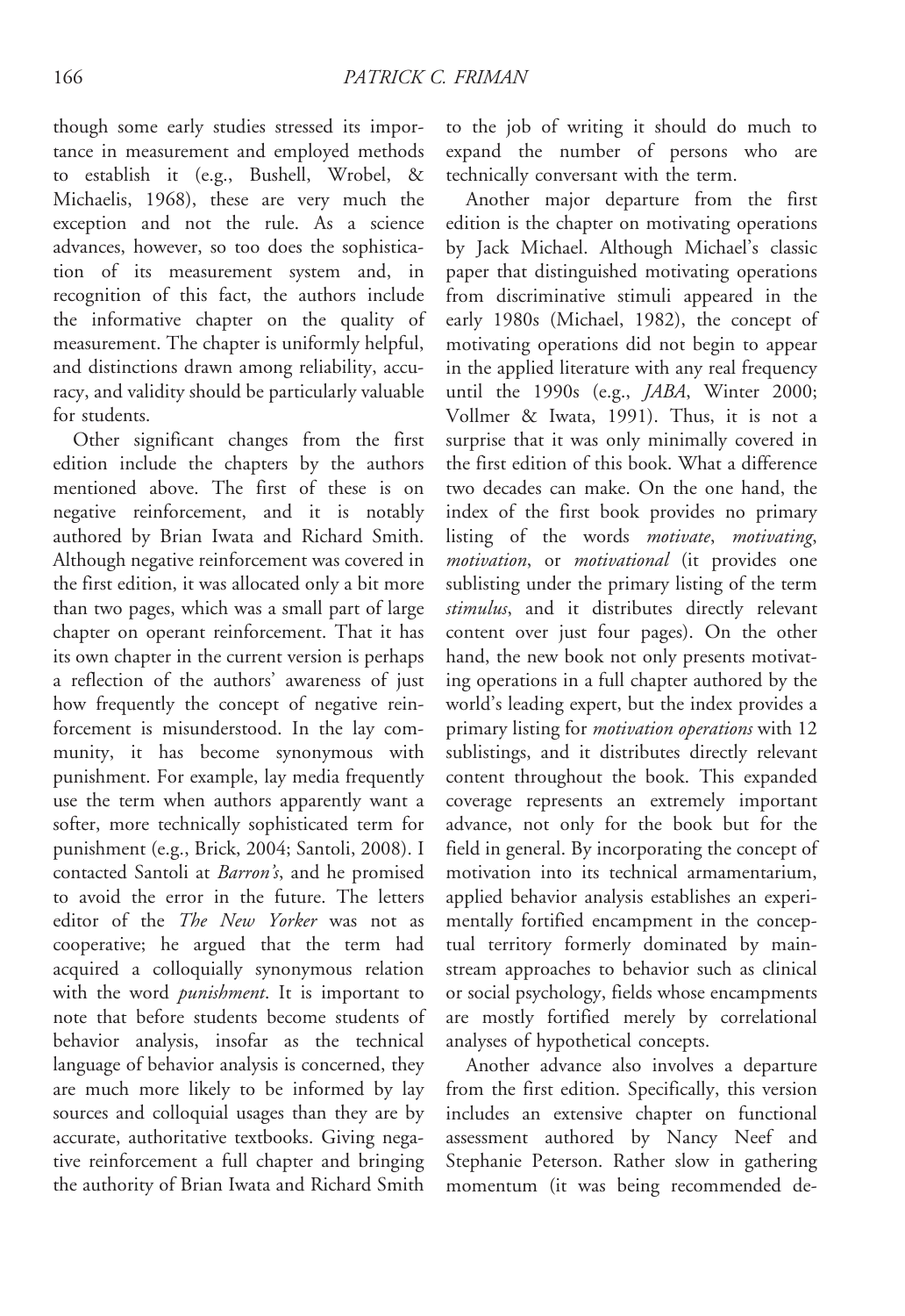cades ago; e.g., Goldiamond, 1974), functional assessment has more than made up for lost time in terms of its expanding role in clinical and educational planning and treatment. It is arguably one of the major reasons for the expanding influence of applied behavior analysis. For example, the Individuals with Disabilities Education Act requires that functional assessment be an integral part of the planning for special education programming. In other words, this legislation encodes functional assessment into one of the most important institutions of modern American life, formal education. Functional assessment also has its own literature that includes a large body of peer-reviewed papers, a hallmark of which is a special issue of *JABA* (Summer 1994), a large number of single-authored books (e.g., Chandler & Dahlquist, 2005), edited books (e.g., Repp & Horner, 1999), training manuals (Watson & Steege, 2003), and related book reviews (Dunlap & Kincaid, 2001; Ervin, Fuqua, & Begeny, 2001).

Although success has many parents, there are two primary sources that appear to have led to the current broad-based use and influence of functional assessment. The first was a publication on hypothetical origins of self-injurious behavior (E. G. Carr, 1977), and the second was one that demonstrated a functional analytic method for testing them (Iwata, Dorsey, Slifer, Bauman, & Richman, 1982/1994). These papers brought functional analysis to the forefront of the field, and it became the experimental cornerstone of the more general area known as functional assessment, the fundamental purpose of which is to identify variables that maintain problem behavior. Similar to motivational operations, the expanding influence of functional assessment is reflected by its differential presence in the two editions of this book. In the first edition, the terms functional assessment and functional analysis do not appear in the index. In this edition, the terms are the subjects of one of the longest chapters in the book and comprise one of the largest primary entries in the index.

The chapter on verbal behavior authored by Mark Sundberg is also new, and it is my favorite chapter in the book. This verdict is not meant to detract from any of the other chapters, nor is it meant to distinguish his chapter from the others in terms of his writing. It is indeed written very well, but so too are all of the other chapters. The verdict reflects the fact that I learned the most from reading Sundberg's chapter, probably because it involves content with which I have the least fluency. I am certainly not alone in my appraisal of Verbal Behavior (Skinner, 1957) as the most complex and difficult in the Skinner canon. I hazard a speculation that most behavior analysts could read it cover to cover many times and find new material or obtain new perspectives on old material with each reading. The most meritorious aspect of Sundberg's chapter is that it provides a user-friendly précis of Skinner's book and supplements it with a description of the expanding body of research focused on its major concepts. It also describes Skinner's 1945 paper on private events in a way that should make it easy for professors to discuss this challenging paper with undergraduates and graduates alike, integrate its concepts with those Verbal Behavior presents, and better prepare students to address spurious yet rampant criticisms of behavior analysis as a science incapable of addressing complex human behavior.

Another addition is the chapter on ethics by Martinez-Diaz, Freeman, and Normand. Although the first edition attended to some ethical considerations (e.g., use of extended baselines, punishment) the coverage was situated within chapters devoted to other subjects, and the subject of ethics was not given a chapter of its own. As the field evolves sufficiently to include a professionalized practice, however, ethical considerations become increasingly important. The new chapter is thus a representation of that evolution and a welcome one.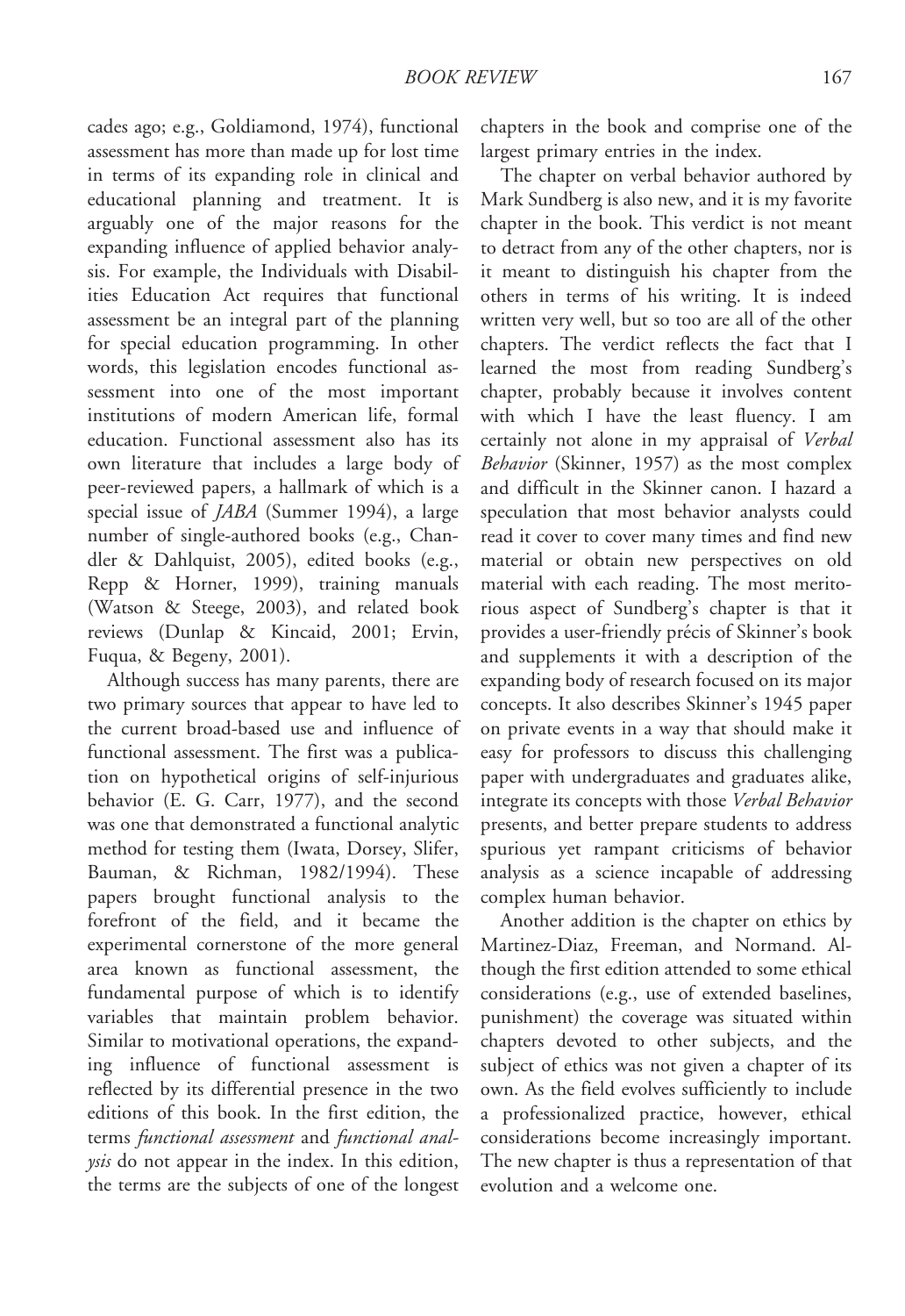Above I have drawn attention to the additions to the book that occurred in the form of new chapters by the book's authors and new chapters by contract authors. I also drew attention to the creative integration of book content with the third edition of the BACB Task List. With one exception (the glossary described below), these represent the most obvious differences between the first and second editions of the book, but not the only differences. The remainder of the book has hewed mostly to the structure of the first, which is not surprising. Applied behavior analysis is a science with a standardized set of fundamental concepts, and any book purporting to teach students about the content of this science would have to sequence and discuss those concepts. Both books do that, and both use mostly the same sequence (although there is increased thematic symmetry in the sequence of chapters in the new edition). Yet another difference between the first and the second editions, and a laudable one, is that the second edition presents thoroughly updated literature on each of its major content areas. An impressive indicator of the degree of updating is the difference in the size of the respective reference sections. The first edition supplied 892 references, and the second supplied a whopping 1,538 (yes I counted them, so please allow for a small margin of error due to dizziness). A final addition in the new edition, one that many readers might place near the top of the list of changes if it were to be arranged in order of value for the reader, is a 19 page glossary of technical terms. In my library there are only two books with glossaries that suitably serve the behavior analyst in me, Ferster and Skinner (1957) and the later editions of Catania's series on learning (e.g., Catania, 1998). I am now quite pleased to have a third, and I predict that virtually all other readers will be as well. In closing this section, I again submit that, for students who study applied behavior analysis and the professors who teach it to them, the publication of the second edition of this

book represents a checkered flag: a win, especially in terms of the book's impressive form, abundant scholarly content, and integration with the BACB Task List.

### Subjects That Are Absent Without Leave

No book is perfect, however, and this one does have some gaps in important subjects, the diminutive or absent coverage of which is incongruent with the large size of their relevant literatures. Three notable examples include behavioral pharmacology, organizational behavior management (OBM), and clinical behavior analysis (e.g., acceptance and commitment therapy [ACT], functional analytic psychotherapy). All three areas have large literatures, broad multi-disciplinary influence, and many adherents. For example, the section of the online encyclopedia Wikipedia devoted to behaviorism describes OBM as having ''a particularly strong following within behavior analysis, as evidenced by the formation of the OBM network and the influential Journal of Organizational Management (... recently rated as the third highest impact journal in applied psychology…).'' The same section discusses ACT and states that ''researchers and practitioners in RFT/ACT have become sufficiently prominent that they have formed their own specialized organization, known as the Association for Contextual Behavioral Science." Wikipedia does not include behavioral pharmacology as an entry, but one recent issue of JABA is devoted entirely to the topic (Winter 2008). This issue is large, and it is one of the few devoted to a single subject that JABA has published in its history, which is pretty clear evidence that the area is important to the field. I suspect I need supply no more evidence to support my argument that all three are large and growing specialized areas of applied behavior analysis. That I could, however, is readily indicated by cursory searches on Google Scholar, Psych Info, Amazon.com, and in university libraries.

But that is not really the point I want to emphasize. My main point is that the field of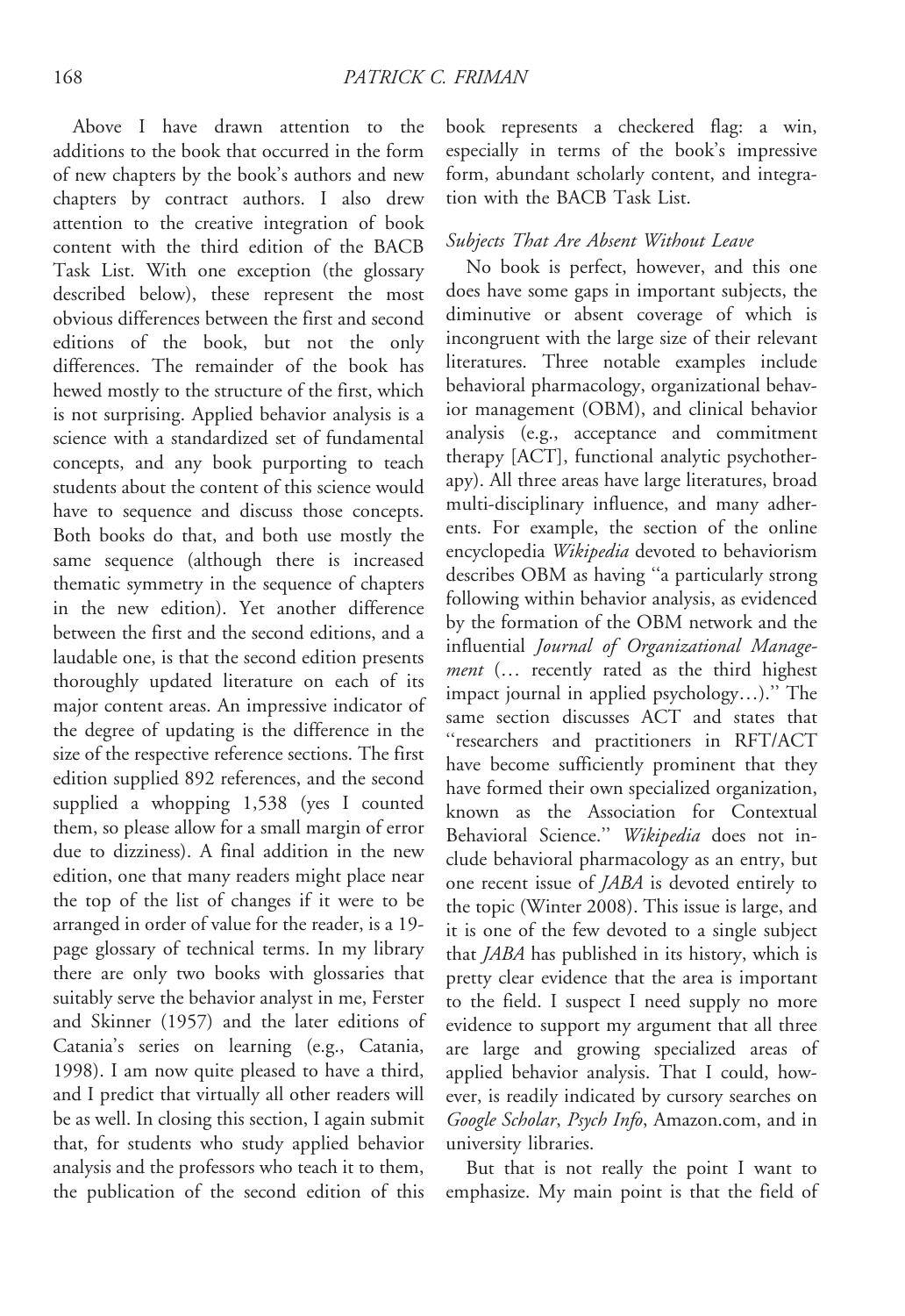applied behavior analysis is a much bigger tent now than it was when the first issue of this book was published, and that is very good news. The field is truly prospering. The not-so-good news is that the mainstream of applied behavior analysis, of which this book is an avatar, does not routinely showcase the broad-based relevance of the field to human life. This brings me to the yellow flag for the field.

## Yellow Flag for the Field

Applied behavior analysis has flourished under one tail of the normal distribution of human social problems (Friman, 2004, 2006, 2008). For example, the normalization movement of the late 20th century established a philosophical framework for reducing the population of, and in some cases emptying, residential facilities for, persons with developmental disabilities. But it was applied behavior analysis that supplied most of the interventions that made the move from institutional to community settings workable. Behavioral interventions significantly reduced or eliminated the aggression, extreme self-injurious behavior, and severe deficits in self-care and communication skills that were obstacles to community placements and more normalized lives. More recently, behavioral interventions have significantly increased the velocity of development in children with autism spectrum disorders; expanded food preferences, intake, and selffeeding skills in children with life-threatening feeding disorders (e.g., Bachmeyer et al., 2009); and improved language skills and quality of life in persons with psychotic-level mental disturbances. There are many other examples. Such successes represent the extraordinary power of applied behavior analysis to produce socially significant behavior change as per the promise of its inaugural document (Baer, Wolf, & Risley, 1968). A monumental amount of supportive evidence for this assertion is found in the book. Also worth mentioning is the fact that, in many instances, practitioners of applied behavior analysis were the only professionals who would address such serious problems with nonmedical interventions. Thus, applied behavior analysis has often been the primary portal from the formerly bleak life of confinement and drastically limited possibilities to the improved life with multiple freedoms and rational optimism for the future that many persons with developmental disabilities or severe psychiatric conditions now have.

But these successes involve extreme problems in extreme populations, those found in the tail of the normal distribution. If applied behavior analysis has the power to improve such extraordinary problems, it certainly has the power to do the same for less severe, more frequently occurring problems that are faced by mainstream populations, those found under the dome of that distribution. Skinner's vision of behavior analysis was that it would become a mainstream science relevant to virtually all behavioral concerns that afflict humankind. That vision has not yet been realized, but progress toward it could be achieved by extending the applications of behavior analysis out from the tail to the vastly more prevalent and less extreme problems under the dome.

It seems evident that the authors share my concern, at least implicitly. Most of the chapters have a consistent narrative structure that reveals the concern, but again, only implicitly. The book introduces a concept, supplies hypothetical but highly plausible examples for illustration, and supplies experimental examples for empirical support. The authors' implicit recognition of my concern is revealed by the differences in the ages, developmental levels, and settings of the persons who populate the examples as well as the severity of the problems they face or pose. In the hypothetical examples, most of the persons are typically developing and in noneducational or nonclinical settings. In the experimental examples, most of the persons have developmental disabilities and are in educational or clinical settings. There are some persons in the experimental examples that are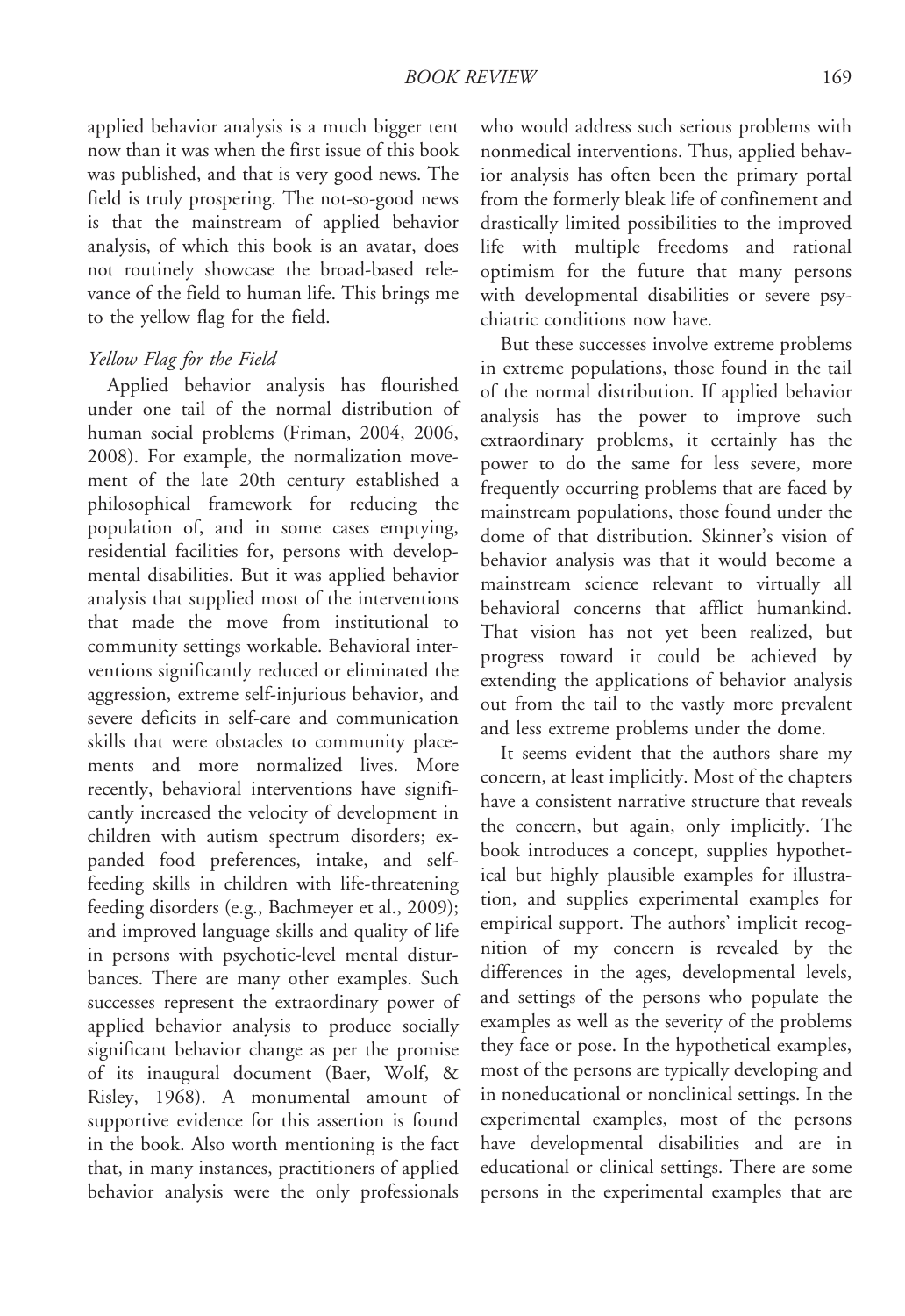typically developing, but most of them are young children in educational or care-based settings. In addition, in the hypothetical examples, persons typically face or exhibit routine problems of everyday life (i.e., not clinically significant). In the experimental examples, persons typically face or pose extreme problems such as self-injury or significant deficiencies in communication or self-care.

For example, in segments devoted to the source and context of negative reinforcement (pp. 295–296), the hypothetical examples involve routine problems in the everyday life of typically developing persons, such as headaches, cycling during inclement weather, and children reluctant to clean their rooms. All three experimental examples, however, involve behaviors of persons with severe disabilities (Iwata et al., 1982/1994; Smith, Iwata, Goh, & Shore, 1995; Weeks & Gaylord-Ross, 1981). In segments devoted to concurrent schedules (pp. 316–318), the hypothetical example involves a typically developing girl receiving an allowance for homework and cello practice. The seven experimental examples involve children with autism (Adelinis, Piazza, & Goh, 2001; Hoch, McComas, Johnson, Faranda, & Guenther, 2002; Piazza et al., 1999); pervasive developmental disabilities (Piazza et al.); severe behavior disorders treated with some combination of therapy, special education, and medication (Neef, Bicard, & Endo, 2001; Romaniuk et al., 2002); and adults with severe disabilities (Cuvo, Lerch, Leurquin, Gaffaney, & Poppen, 1998; Reid, Parsons, Green, & Browning, 1988). The behaviors of experimental concern also all involved severe behavioral problems or deficits. As a final example, (but I could go on and on) in the section on programming common stimuli (p. 632), the hypothetical examples involve activities that coaches, music teachers, and theater directors use to prepare their athletes, musicians, and actors. The experimental examples involve methods researchers used to teach adults with disabilities

to eat in fast food restaurants (van den Pol et al., 1981) and children with spina bifida to selfcatheterize (Neef, Parrish, Hannigan, Page, & Iwata, 1990).

So what is going on here? On the one hand, to illustrate the principles of applied behavior analysis the authors use hypothetical examples that involve familiar, nonclinical behavior that is widely represented in the population at large. On the other hand, to supply an empirical basis for those principles, the authors use examples that involve unfamiliar, clinically significant, and often highly deviant behavior that is minimally represented in the population at large or examples that involve the behavior of young children in educational settings. I did not interview the authors about this question, so I can only speculate about the answer they might offer.

I speculate that the authors share my view of applied behavior analysis as a generic science, widely relevant to virtually all of the concerns faced by people in the ordinary course of their lives. Thus, they were comfortable presenting examples of those concerns to explain the relevance of the principles of applied behavior analysis to everyday life. But when they searched the literature for experimental examples to empirically undergird their points, they found, as I have, that the literature is dominated by experimental study of exotic or unusual problems exhibited by extreme populations. In addition to the examples I provided above, I invite the reader to scan the reference list in the book and see how frequently terms such as developmental disabilities, learning disabilities, autism, retardation, disruptive behavior, preschool, and elementary school populate the titles in the array of references. This is not to say that all of the experimental examples involve specialized problems, however.

There are experimental examples that involve behaviors that are widely represented in the population at large, such as slouching (Azrin, Rubin, O'Brien, Ayllon, & Roll, 1968),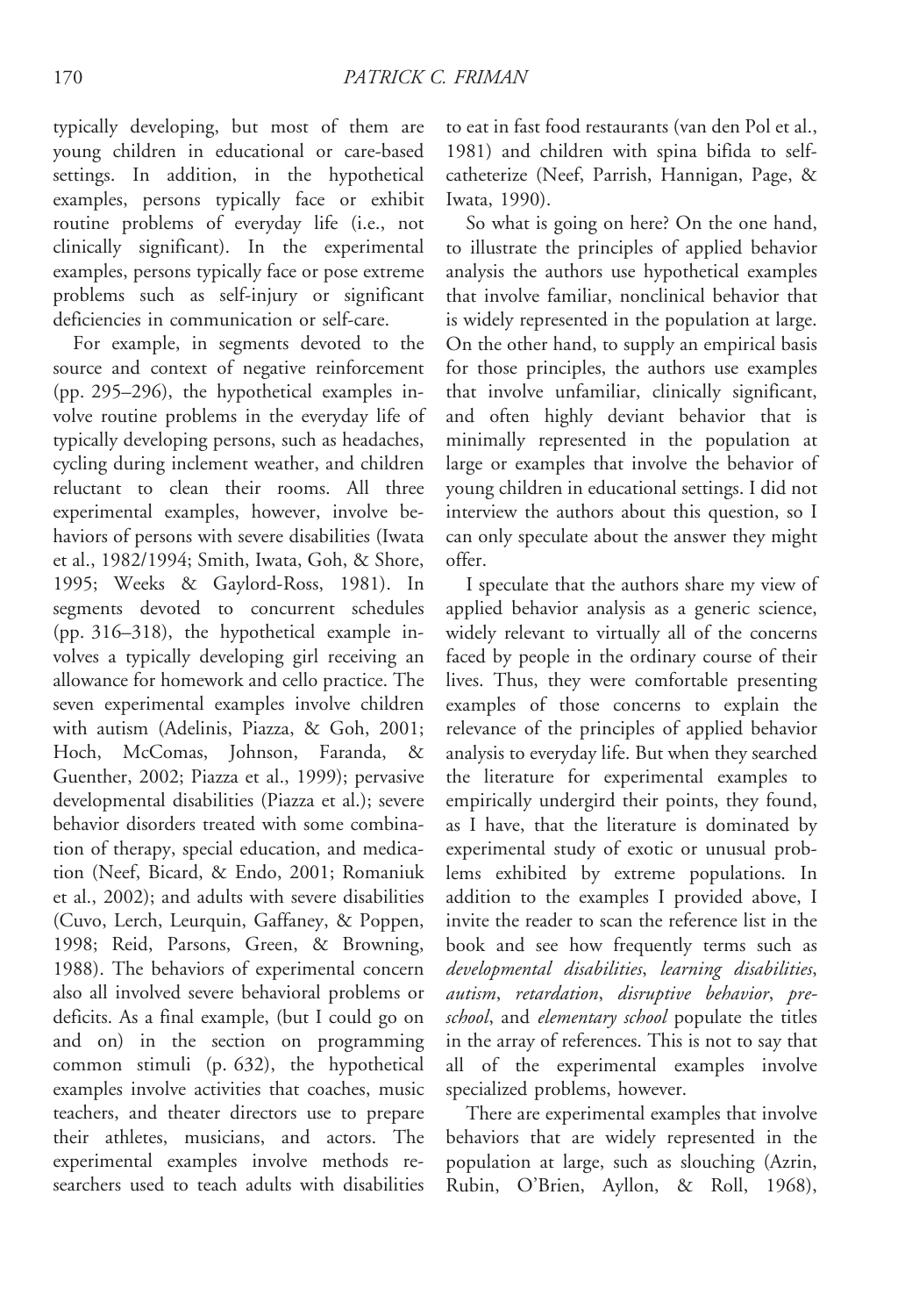littering (Bacon-Prue, Blount, Pickering, & Drabman, 1980), smoking (Axelrod, Hall, Weis, & Rohrer, 1971), off-task talking (Deitz & Repp, 1973), story writing (Ballard & Glynn, 1975), organizing day-care environments (Doke & Risley, 1972), car pooling (Jacobs, Fairbanks, Poche, & Bailey, 1982), and seat belt use (Geller, Paterson, & Talbot, 1982). But there were far fewer of these types of references, and most were published two decades or more ago. The yellow flag for the field is that although applied behavior analysis is a generic science, its more current experimental basis, the one the authors were constrained to draw from, seems to suggest it is a specialized science, one applicable mostly to statistically deviant populations or the behavioral concerns of young children.

Articles published in the first two decades of JABA, however, suggest otherwise. Therein my nonscientific cursory search yielded many examples of research on a wide range of populations and behaviors. Although many studies published in the early years of JABA focused on the behaviors of children and persons with disabilities, that portion of studies appears to be smaller than the similarly focused portion of studies published in the last two decades of *JABA*. There also appears to be a much greater diversity in populations and problems examined in those earlier years. Is this actually true, and if so, what happened? In these questions is a basis for at least two studies that could be informative. The first would involve a time series study of subject matter in JABA from its inception to the current issue. If, as I suspect, the study shows definitively that the subject matter has narrowed over the years, a second study would involve a search for the functional variables that brought about this unfortunate state of affairs, and I would like to nominate one for consideration.

Specifically, within the field of applied behavior analysis there has been a longstanding vein of criticism of the extent to which its

research has focused on technical demonstration rather than, or possibly even at the expense of, theoretically driven, experimental study (e.g., ''Unless applied researchers show an interest in basic, theoretical development, many key basic questions will never be asked,'' Hayes, 1991, p. 420). This criticism has emerged in various forms, including emphasizing the value of science over technology (Deitz, 1978), theory over application (Hayes, 1991), experimental analysis of behavior over applied behavior analysis (e.g., Pierce & Epling, 1980), and functional analysis over behavior modification (e.g., Mace, 1994). This latter criticism has gathered so much traction that in an otherwise laudatory review of Miltenberger's first edition of Behavior Modification (1997), the reviewers listed the title as one of the book's weaknesses, suggesting it should have been titled Applied Behavior Analysis instead (J. E. Carr & Austin, 1998). Among reasons why one might disagree is that the preferred title had already been taken by the authors of this book, thank you very much.

I suspect that the critics have won this debate, more or less, despite some rather eloquent attempts to rebut their positions or at least slow their momentum (e.g., Baer, 1981, 1991). The result appears to be a significant advance in the precision and theoretical orientation of applied behavior analysis, but one that has occurred at the expense of its scope—its generic applicability. This result is reflected in the schism between the hypothetical and experimental examples the new edition of this book employs to achieve its didactic purposes. The hypothetical examples involve plausible scenarios, with target behaviors of the sort that were often represented in the technical demonstrations that densely populated the early pages of JABA, just the sort that appeared to arouse the critical attention of those who thought the field was becoming ''technological to a fault'' or some variation on that concern (e.g., Deitz, 1978; Hayes, 1991; Mace, 1991, 1994; Pierce & Epling, 1980).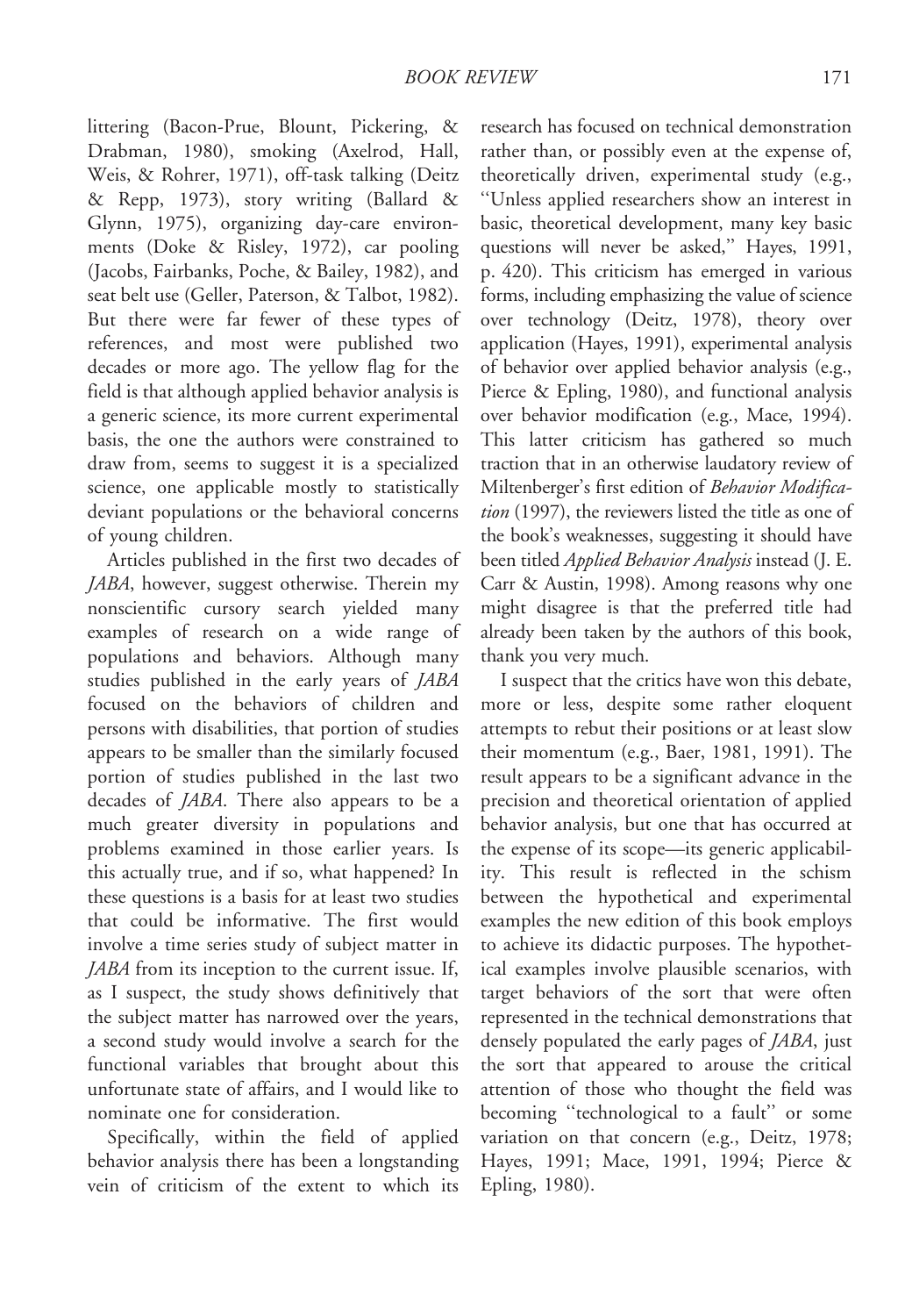I am favorably disposed towards the concerns of the critics of technical demonstrations being a dominant part of the field. The development of the science, or any science for that matter, requires theoretically driven research conducted with precision. But doing so requires high levels of experimental control, and the high-frequency, low-intensity problems of persons in the mainstream of day-to-day life usually occur in environments in which such control is very difficult to establish. The problems of persons with serious disabilities or persons who are very young often occur in environments in which establishing experimental control is much easier. The nudge from critics of mere technical demonstrations, coupled with the much lower effort needed for establishing experimental control, appear to have resulted in the majority of applied behavior analyses being conducted on the problems of special populations. But if the field is to have a chance at inhabiting the mainstream role it could occupy, the one Skinner envisioned it would occupy, demonstrations of its relevance to the concerns of everyday persons will have to move from the imaginations of applied behavior analysts into published studies produced by active researchers. And if those studies exhibit diminished theoretical orientation or precision to some degree, well, I suspect that problem would be more than offset by advances in the scope of the science. In other words, in a third edition of this book, if there is to be one, the authors would not have to consult their imaginations so much in their attempt to describe the widespread applicability of applied behavior analysis.

#### A Laudatory Conclusion—With Hope

In conclusion, this is a terrific book. It has the look and feel of a real textbook, one that, in terms of form, could easily compete with any of the textbooks on my shelf, those on abnormal psychology and all the rest. Within is a treasure trove of technical information on all aspects of the field composed in a way to maximally aid students who aspire to become certified (or just

well-informed) behavior analysts and the professors who assist them with their aspirations. As indicated in the title of this review, this book represents a checkered flag for those students and their professors. It has some limitations but they are few, and what book does not? Even the sacred tomes of the great religions have their problems. The yellow flag I mentioned above does not involve the book as much as it does the field at large. With the exception of the gaps in coverage that I mentioned, the book represents applied behavior analysis very well. Regarding the future of the field, if the yellow flag is heeded, as it were, and applied behavior analysis expands the diversity of its subject matter to include more problems of everyday life, then perhaps in the weeks preceding classes, instructor copies of multiple editions of textbooks covering applied behavior analysis, each elaborately crafted and in forms approaching coffee table book size, would begin to appear as courtesy offerings from publishers who hoped the professors would select the publisher's book for their classes, just as publishers now do with professors who teach abnormal psychology. The publication of this book has given me that hope.

#### REFERENCES

- Adelinis, J. D., Piazza, C. C., & Goh, H. I. (2001). Treatment of multiply controlled destructive behavior with food reinforcement. Journal of Applied Behavior Analysis, 34, 97–100.
- Alberto, P. A., & Troutman, A. C. (2008). Applied behavior analysis for teachers (7th ed.). Englewood Cliffs, NJ: Prentice Hall.
- American Psychiatric Association. (1994). Diagnostic and statistical manual of mental disorders (4th ed.). Washington, DC: Author.
- Axelrod, S., Hall, R. V., Weis, L., & Rohrer, S. (1971). Use of self-imposed contingencies to reduce the frequency of smoking behavior. Paper presented at the fifth annual meeting of the Association for Advancement of Behavior Therapy, Washington, DC.
- Azrin, N. H., & Foxx, R. M. (1971). A rapid method of toilet training the institutionalized retarded. Journal of Applied Behavior Analysis, 4, 89–99.
- Azrin, N. H., & Nunn, R. G. (1973). Habit reversal: A method of eliminating nervous habits and tics. Behavior Research and Therapy, 11, 619–628.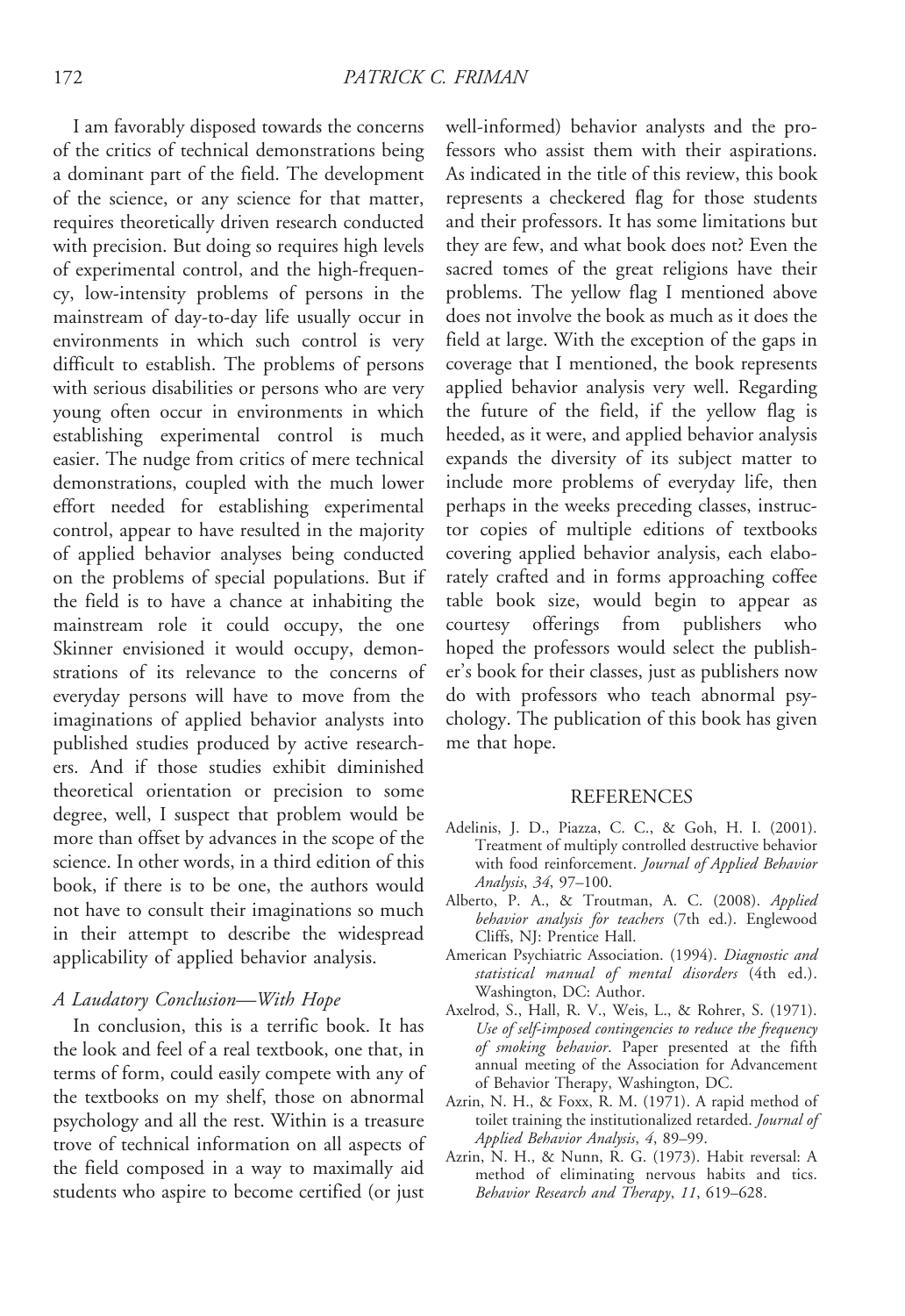- Azrin, N. H., Nunn, R. G., & Frantz, S. E. (1980). Habit reversal versus negative practice treatment of nervous tics. Behavior Therapy, 11, 169-178.
- Azrin, N. H., Rubin, H., O'Brien, F., Ayllon, T., & Roll, D. (1968). Behavioral engineering: Postural control by a portable operant apparatus. Journal of Applied Behavior Analysis, 1, 99–108.
- Bachmeyer, M. H., Piazza, C. C., Fredrick, L. D., Reed, G. K., Rivas, K. D., & Kadey, H. J. (2009). Functional analysis and treatment of multiply controlled inappropriate mealtime behavior. Journal of Applied Behavior Analysis, 42, 641–658.
- Bacon-Prue, A., Blount, R., Pickering, D., & Drabman, R. (1980). An evaluation of three litter control procedures: Trash receptacles, paid workers, and the marked item techniques. Journal of Applied Behavior Analysis, 13, 165–170.
- Baer, D. M. (1981). A flight of behavior analysis. The Behavior Analyst, 4, 85–91.
- Baer, D. M. (1991). Tacting to a fault. Journal of Applied Behavior Analysis, 24, 429–432.
- Baer, D. M., Wolf, M. M., & Risley, T. R. (1968). Some current dimensions of applied behavior analysis. Journal of Applied Behavior Analysis, 1, 91–97.
- Ballard, K. D., & Glynn, T. (1975). Behavioral selfmanagement in story writing with elementary school children. Journal of Applied Behavior Analysis, 8, 387– 398.
- Barlow, D. H., & Durand, V. M. (2008). Abnormal psychology: An integrative approach (5th ed.). Belmont, CA: Wadsworth.
- Brick, M. (2004, June 4). The coffee was poured with negative reinforcement. Retrieved January 3, 2008, from http://query.nytimes.com/gst/fullpage.html? res=9B05E6D71231F937A35755C0A9629C8B63
- Bushell, D., Wrobel, P. A., & Michaelis, M. L. (1968). Applying group contingencies to the classroom behavior of preschool children. Journal of Applied Behavior Analysis, 1, 55–61.
- Carr, E. G. (1977). The origins of self-injurious behavior: A review of some hypotheses. Psychological Bulletin, 84, 800–816.
- Carr, J. E., & Austin, J. L. (1998). A review of Behavior Modification: Principles and Procedures by Raymond Miltenberger. Journal of Applied Behavior Analysis, 31, 159–161.
- Catania, A. C. (1998). Learning (4th ed.). Upper Saddle Creek, NJ: Prentice Hall.
- Chance, P. (2008). Learning and behavior (6th ed.). Belmont, CA: Wadsworth.
- Chandler, L. K., & Dahlquist, C. M. (2005). Functional assessment: Strategies to prevent and remediate challenging behavior in school settings (2nd ed.). Boston: Prentice Hall.
- Cooper, J. O., Heron, T. E., & Heward, W. L. (1987). Applied behavior analysis. New York: Macmillan.
- Cooper, J. O., Heron, T. E., & Heward, W. L. (2007). Applied behavior analysis (2nd ed.). Upper Saddle River, NJ: Pearson.
- Cuvo, A. J., Lerch, L. J., Leurquin, D. A., Gaffaney, T. J., & Poppen, R. L. (1998). Response allocation to concurrent fixed-ratio reinforcement schedules with work requirements by adults with mental retardation and typical preschool children. *Journal of Applied* Behavior Analysis, 31, 43–63.
- Deitz, S. M. (1978). Current status of applied behavior analysis: Science versus technology. American Psychologist, 33, 805–814.
- Deitz, S. M., & Repp, A. C. (1973). Decreasing classroom misbehavior through the use of DRL schedules of reinforcement. Journal of Applied Behavior Analysis, 6, 457–463.
- Doke, L. A., & Risley, T. R. (1972). The organization of day care environments: Required versus optional activities. Journal of Applied Behavior Analysis, 5, 453–454.
- Drabman, R., Spitalnik, R., & Spitalnik, K. (1974). Sociometric and disruptive behavior as a function of four types of token reinforcement programs. Journal of Applied Behavior Analysis, 7, 93–101.
- Dunlap, G., & Kincaid, D. (2001). The widening world of functional assessment: Comments on four manuals and beyond. Journal of Applied Behavior Analysis, 34, 365–377.
- Ervin, R. A., Fuqua, R. W., & Begeny, J. C. (2001). Reaffirming the importance of analysis in applied behavior analysis: A review of Functional Analysis of Problem Behavior: From Effective Assessment to Effective Support, edited by A. C. Repp and R. H. Horner. Journal of Applied Behavior Analysis, 34, 255–267.
- Ferster, C. B., & Skinner, B. F. (1957). Schedules of reinforcement. New York: Appleton-Century-Crofts.
- Friman, P. C. (2004). Up with this I shall not put: 10 reasons why I disagree with Branch and Vollmer on "behavior" used as a count noun. The Behavior Analyst, 27, 99–106.
- Friman, P. C. (2006). The future of applied behavior analysis is under the dome. Retrieved January 6, 2009, from https://apps.abainternational.org/aba/ newsletter/vol293/Research.Friman.asp
- Friman, P. C. (2008, May). Behavior analysis in the mainstream: Now is the time. Paper presented at the 34th annual convention of the Association for Behavior Analysis International, Chicago.
- Geller, E. S., Paterson, L., & Talbot, E. (1982). A behavior analysis of incentive prompts for motivating seat belt use. Journal of Applied Behavior Analysis, 15, 403–415.
- Goldiamond, I. (1974). Toward a constructional approach to social problems. Behaviorism, 2, 1-85.
- Hayes, S. C. (1991). The limits of technological talk. Journal of Applied Behavior Analysis, 24, 417–420.
- Hoch, H., McComas, J. J., Johnson, L., Faranda, N., & Guenther, S. L. (2002). The effects of magnitude and quality of reinforcement on choice responding during play activities. Journal of Applied Behavior Analysis, 35, 171–181.